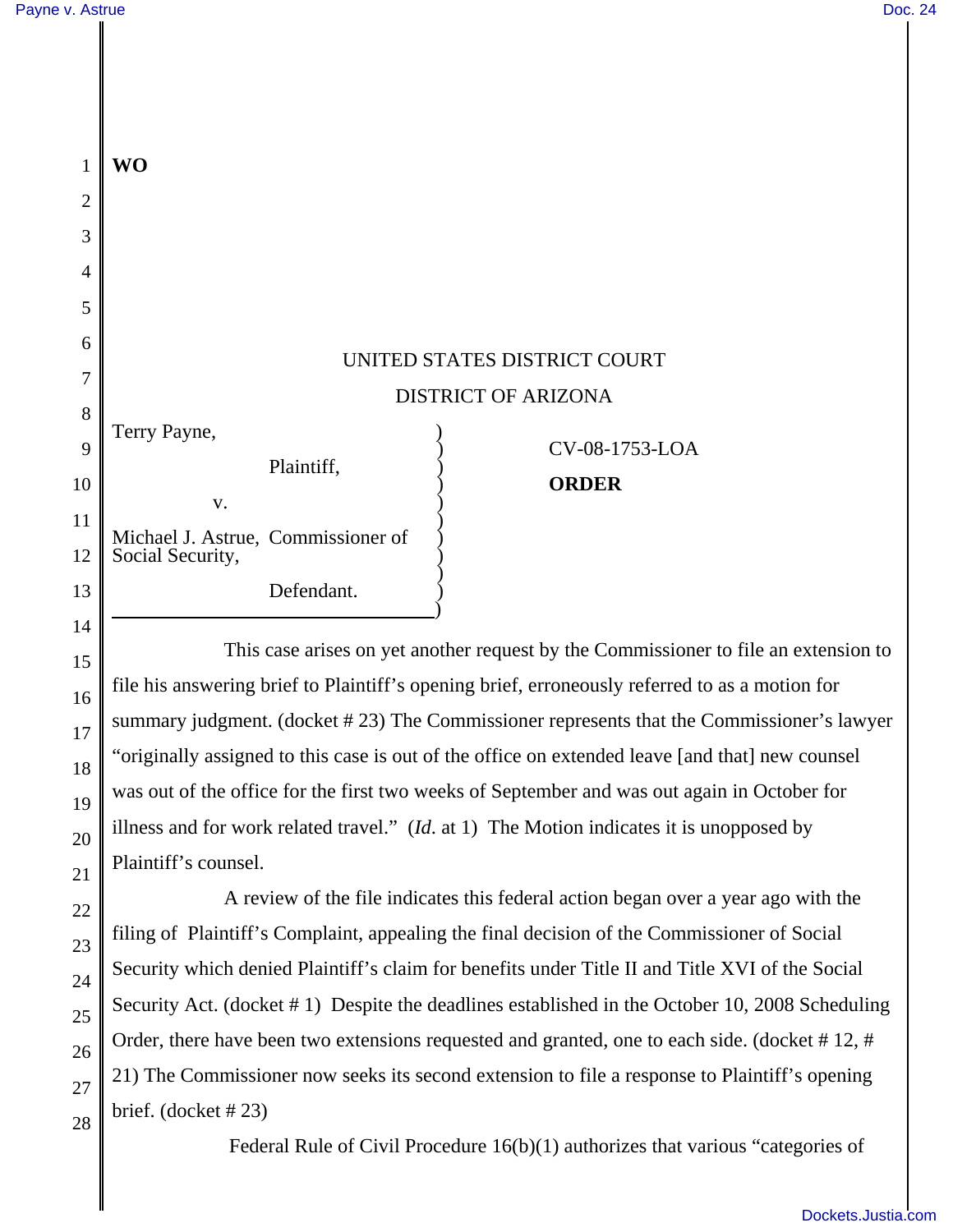1 2 3 4 5 6 7 8 9 10 actions [may be] exempted by local rule" from the preparation of a Rule 26(f) report and scheduling conference. Rule 16(b)(1), FED.R.CIV.P. The District of Arizona's Local Rule (LRCiv) 16.2 implicitly exempts Social Security cases from Rule 16's case management requirements by establishing an expedited track for these particular cases. Instead, LRCiv 16.1 addresses the procedure to be followed in Social Security cases, mandating "the parties must observe the following briefing procedures, rather than filing motions/cross-motions for summary judgment:" a) within sixty (60) days after the answer is filed, Plaintiff must file an opening brief; b) Defendant must file an answering brief within thirty (30) days after service of Plaintiff's opening brief; and c) Plaintiff may file a reply brief within fifteen (15) days after service of Defendant's brief. LRCiv 16.1(a)-(c).

11 12 13 14 15 Local rules are "laws of the United States," *United States v. Hvass*, 355 U.S. 570, 575 (1958), "have the force of law[,] are binding upon the parties and upon the court, and a departure from local rules that affects substantial rights requires reversal." *Professional Programs Group v. Department of Commerce*, 29 F.3d 1349, 1353 (9th Cir. 1994) (internal quotation marks omitted).

16 17 18 19 20 21 22 23 24 25 26 The Civil Justice Reform Act of 1990 ("CJRA"), 28 U.S.C. § 471 *et seq*., requires the early and on-going judicial management of the pretrial process. Under the CJRA mandate, "[f]ederal trial courts are now required, by statute, to implement techniques and strategies designed to dispose of cases in an efficient and inexpensive manner." See, *Schwarzkopf Technologies Corp. v. Ingersoll Cutting Tool Co.*, 142 F.R.D. 420, 423 (D. Del. 1992). Although there will be no trial in this Social Security appeal, federal judges "are subject to the injunction of Rule 1 [of the Federal Rules of Civil Procedure] that [these Rules] 'be construed to secure the just, *speedy* and inexpensive determination of every action.'" *Herbert v. Lando*, 441 U.S. 153, 177, (1979) (emphasis added). The parties' failure to timely comply with the Court's October 10, 2009 scheduling order and LRCiv 16.1(a)-(c) is frustrating the speedy resolution of this case. The Court will reluctantly grant the Commissioner's motion. Counsel are

27 28 forewarned that no further extensions will be granted in this case and counsel shall comply with this order and the time to file a Reply brief set forth in LRCiv 16.1(c).